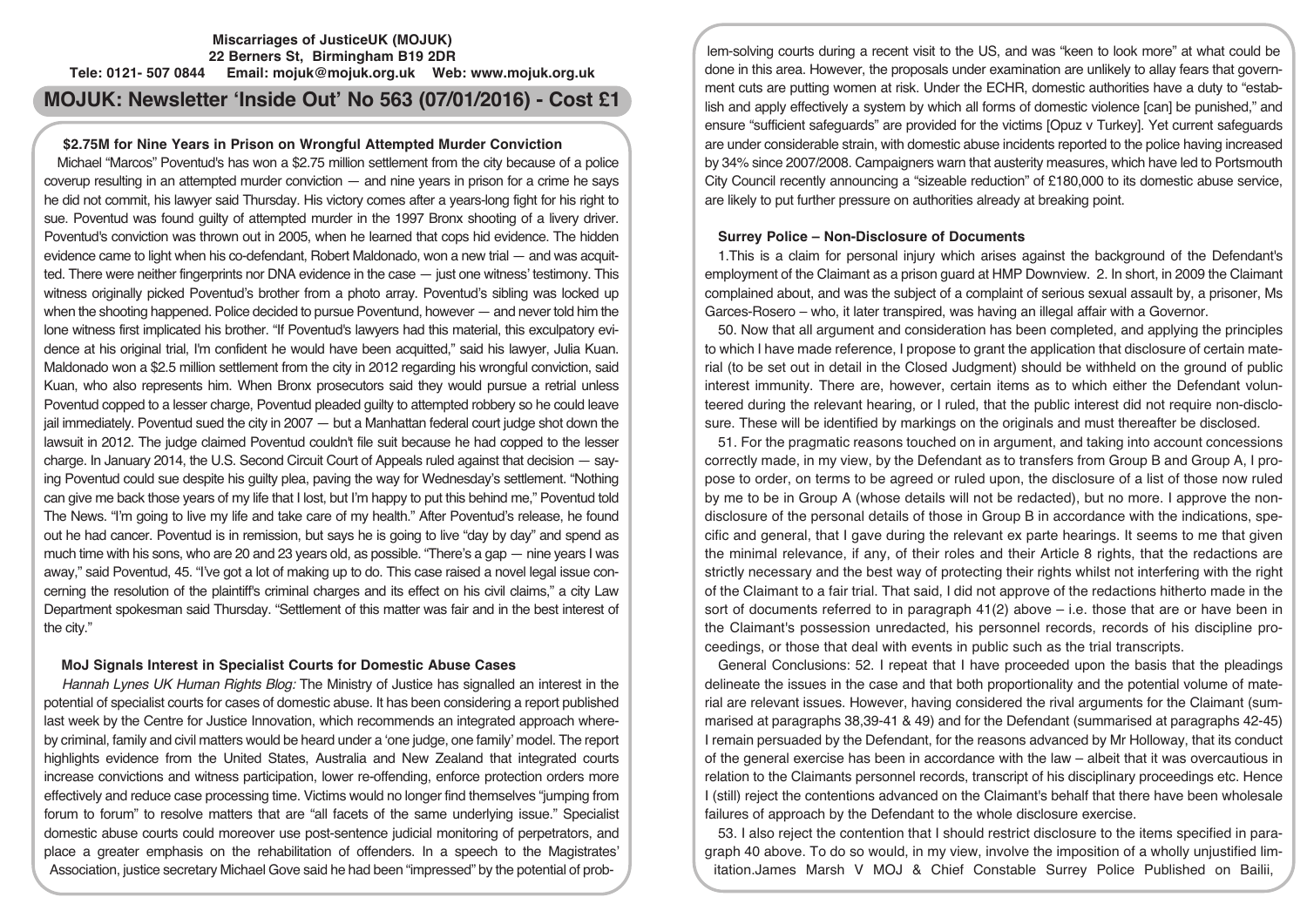### 22/12/2015

## **Dozens in Custody Freed by Mistake in 2014-15**

Prisoners in custody for murder and other violent offences are among hundreds who have been released by mistake over the past decade. Forty-eight suspected or convicted criminals were freed in England and Wales because of blunders in 2014-15, figures obtained by the Press Association reveal. In the past decade, 505 prisoners have been let out in error – a rate of just under one a week. Critics described the findings as disturbing, while the prison service insisted that incidents are "very rare" and have been falling. In one episode, Martynas Kupstys was let out of HMP Lincoln while on remand for murder in August last year. He waited for three hours at a nearby bus stop before being found and returned to custody. Kupstys was later jailed after being convicted of the murder of Ivans Zdanovics, 24, who died in a house fire in January 2014. In another incident, a prisoner was freed from HMP Hewell in Worcestershire in July last year after an apparent mixup involving another inmate with the same surname. He was brought back to prison a day later.

The Conservative MP Philip Davies, a member of the Commons justice committee, said: "The first duty of the prison service should be protection of the public. These disturbing figures show that once a week the prison service release the wrong prisoner, and have done so for many years. This is nothing more than a shambles, which puts the public unnecessarily at risk." The shadow justice minister, Andy Slaughter, said the public would be "stunned" by the figures. "This is a further sign of the crisis in our prisons, where overcrowding and violence are rife." Lucy Hastings, director of charity Victim Support, said victims will be "alarmed and frustrated". "We know it can be distressing and worrying when offenders are released from custody – releases made in error can make this many times worse."

Statistics released by the Ministry of Justice following a freedom of information request show that 41 individuals were wrongly released from prison, and seven from court custody, in 2014- 15. The number, which includes both prisoners who are serving sentences after being convicted and those on remand, was one fewer than the 49 mistakenly freed in the previous year. Just under a quarter of all those wrongly freed in the two years were serving sentences or charged with robbery or violent offences including assault and battery. One inmate was in custody on a firearms charge and another was being held for possessing an explosive substance. Two of those freed in error in 2014-15 had not been returned to custody as of the end of last month, including an alleged sex offender released from court. Six of those incorrectly released in the previous year had not been brought back to custody as of September.

In freedom of information responses, the ministry said the fact that a prisoner was released in error did not necessarily mean they would remain unlawfully at large if they were not brought back to custody, as there are circumstances where they would not have to return. The figures show there were three releases in error from HMP Manchester, one from HMP Belmarsh and one from HMP Woodhill over the two years. All three are categorised as high-security prisons. HMP Bullingdon in Oxfordshire had the highest number of erroneous releases, with a total of 10 between 2013 and 2015.

Figures dating back to 2005-6 show that the number of erroneous releases peaked at 68 in 2009-10, having more than doubled in two years, before falling to the current level. A prison service spokesman said: "Public protection is our top priority. These incidents are very rare but we are not complacent. The number of releases in error has fallen by almost a third

since 2009 and the vast majority are returned to custody very quickly. The prison service investigates each incident and they are reported to the police for further action."

**'Traditional Problems' Concerning Innocence and Death Row** *Innocence Project USA* The 2015 exonerations of six death row inmates have once again spotlighted the widespread problems affecting the administration of capital punishment across the United States. The numbers were highlighted in a new report released by the Death Penalty Information Center. According to the center's 2015 Year End Report, the "traditional problems" with the death penalty persisted throughout 2015 with innocence cases, in particular, underscoring issues involving racial bias, the manipulation of witnesses, inaccurate forensic testimony and incompetent defense. The precarious relationship between wrongful convictions and the death penalty is especially highlighted in the recent exonerations of Debra Milke (Arizona), Anthony Ray Hinton (Alabama), Willie Manning (Mississippi), Alfred Brown (Texas), Lawrence William Lee (Georgia), and Derral Hodgkins (Florida), who join the other 150 men and women from 26 states who have been exonerated from death row since 1973. In addition, the report's findings note that police and prosecutorial misconduct "continued to plague wrongful capital convictions, significantly contributing to at least 12 of the past 14 death-row exonerations." The intersection of wrongful conviction and capital punishment remains particularly concerning due to the worryingly high numbers of innocents on death row. Last year, a study published in the Proceedings of the National Academy of Sciences estimated that 4.1 percent of defendants who are sentenced to death in the United States are innocent, one in 25 or more than 300 death-sentenced defendants since 1973. Against that backdrop, the Death Penalty Information Center's latest report does acknowledge that executions in the United States have dropped to their lowest levels in 24 years and public opinion polls now reveal that a majority of Americans prefer sentences of life without parole to the death penalty. Meanwhile, it the report adds that opposition to capital punishment polled higher than any time since 1972.

# **Death Sentences for Men Denied Access to UK Police Report** *Law Gazette*

Two Burmese men whose defence team unsuccessfully sought access to a UK police report into their murder trial earlier this year have been sentenced to death by a Thai court. Zaw Lin and Wai Phyo were found guilty today of the murder of British tourists David Miller and Hannah Witheridge on the island of Koh Tao in 2014. Three judges returned guilty verdicts after more than a year of proceedings which involved allegations of torture and missing evidence. Death sentences for men denied access to UK police report In August this year the case was the subject to a controversial High Court ruling in London when defence lawyers sought access to a Metropolitan Police report on the case commissioned by the prime minister on behalf of the victims' families. A precondition for Thai cooperation was that the report be kept confidential. Expressing 'very considerable unease', Mr Justice Green last summer denied an application under the Data Protection Act 1998 for access to the report. Ruling that the public interest arguments of the police were 'strong', the judge said: 'The disclosure of even a small portion of the report would have a serious chilling effect because even a minor release could be seen by foreign counterparties as reflecting a more systemic risk that the ability to enter into confidentiality arrangements would be subject to override by the courts.' As there was nothing in the data which would be of any real value to the claimants, he said the police arguments for confidentiality sufficed to outweigh the claimants' otherwise strong interest in access. Zaw Lin and Wai Phyo announced their intention to appeal. Press reports quoted defence lawyer Nakhon Chomphuchat as saying the case against the two was unjustified. 'The investigation and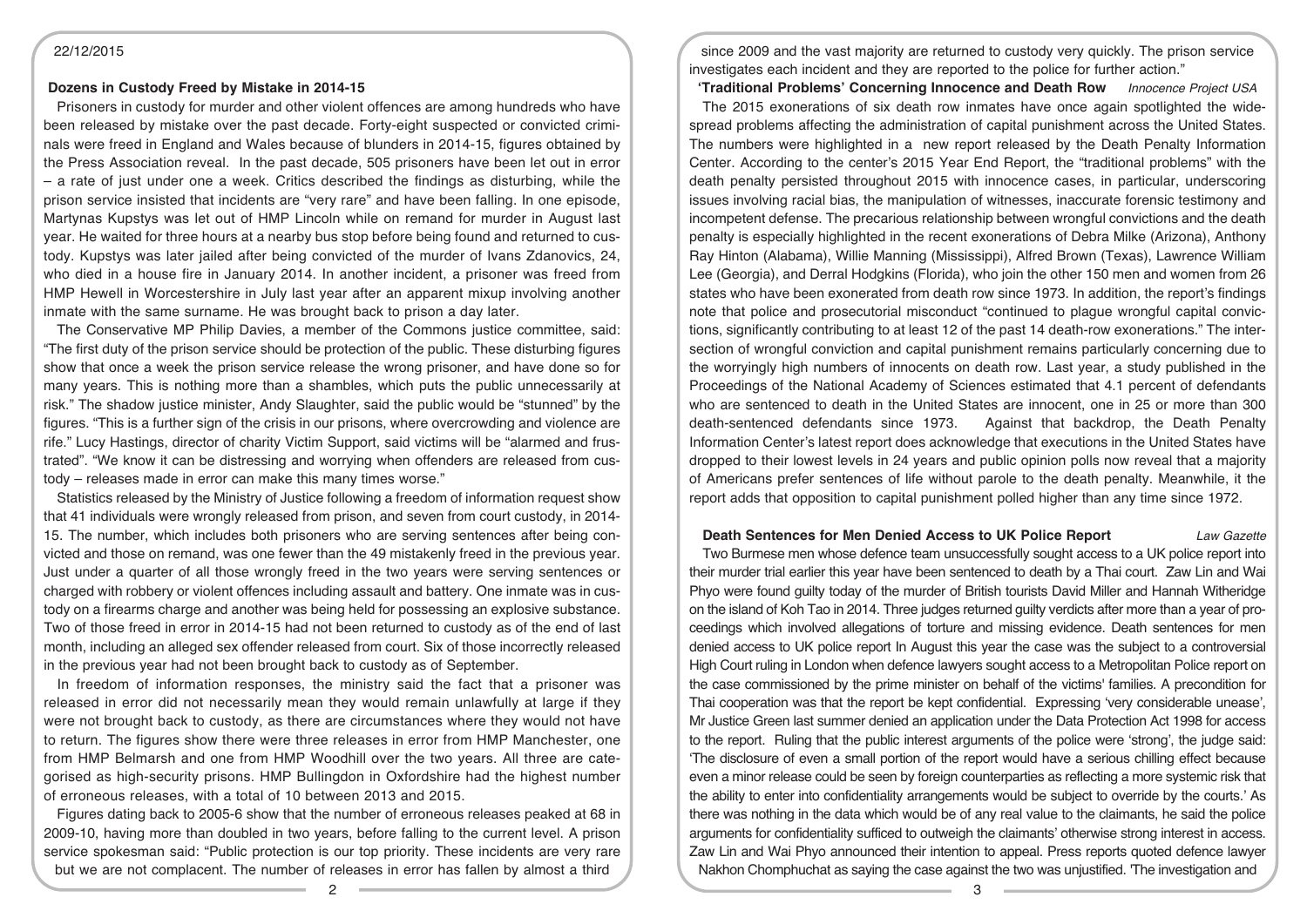charges were conducted improperly, without any lawyers or witnesses present. There was also no translator for the defendants and the gathering of DNA samples was done unwillingly.'

### **Controlling or Coercive Domestic Abuse Risks Five-Year Prison Term**

*Owen Bowcott, Guardian:* Coercive or controlling domestic abuse becomes a crime punishable by up to five years in prison, even if it stops short of physical violence. The Crown Prosecution Service's new powers have been introduced as Citizens Advice reports a steep rise in the number of victims seeking help over the past year. The charity said it had supported more than 5,400 people suffering from domestic abuse in the 12 months to October 2015, including 3,000 cases of emotional abuse and 900 of financial abuse. The new legislation will enable the CPS to bring charges where there is evidence of repeated, or continuous, controlling or coercive behaviour within an intimate or family relationship. The CPS said abuse can include a pattern of threats, humiliation and intimidation, or behaviour such as stopping a partner socialising, controlling their social media accounts, surveillance through apps or dictating what they wear. Controlling or coercive behaviour is defined under section 76 of the Serious Crime Act 2015 as causing someone to fear that violence will be used against them on at least two occasions, or generating serious alarm or distress that has a substantial effect on their usual day-to-day activities.

The new law is likely to generate complex challenges over precisely what constitutes criminal behaviour. The director of public prosecutions, Alison Saunders, said: "Controlling or coercive behaviour can limit victims' basic human rights, such as their freedom of movement and their independence. This behaviour can be incredibly harmful in an abusive relationship where one person holds more power than the other, even if on the face of it, this behaviour might seem playful, innocuous or loving. Victims can be frightened of the repercussions of not abiding by someone else's rules. Often they fear that violence will be used against them, or suffer from extreme psychological and emotional abuse. Being subjected to repeated humiliation, intimidation or subordination can be as harmful as physical abuse, with many victims stating that trauma from psychological abuse had a more lasting impact than physical abuse." Cases can be heard in magistrates or crown courts, and the maximum sentence is five years imprisonment. Evidence can include emails, GPS tracking devices installed on mobile phones, bank records, witness statements from family and friends and evidence of isolation.

Polly Neate, the chief executive of Women's Aid, said: "Coercive control is at the heart of domestic abuse. Perpetrators will usually start abusing their victim by limiting her personal freedoms, monitoring her every move and stripping away her control of her life; physical violence often comes later. Women's Aid and other organisations campaigned to have this recognised in law, and we are thrilled that this has now happened. It is a landmark moment in the UK's approach to domestic abuse, and must be accompanied by comprehensive professional training and awareness raising among the public." Louisa Rolfe, the temporary deputy chief constable of Avon and Somerset police and the national police lead on domestic abuse, said: "We have seen a substantial increase in reporting nationally with greater understanding of all forms of abuse, not just physical violence. The new domestic abuse offence ... is another tool to help the police service and CPS prosecute perpetrators of domestic abuse and protect victims. It will provide more opportunities to evidence other forms of domestic abuse, beyond physical violence. Not only will this encourage more victims to report, we hope, but also the concerned family and friends of victims."

The College of Policing's head of crime and criminal justice, David Tucker, said: "The new offence of coercive control presents challenges. It demands much fuller understanding of events that led up to a call for assistance and this can make evidence gathering more com-

plex. However, more importantly, it delivers greater opportunities to safeguard victims and achieve successful prosecutions."

According to Citizens Advice, 1,500 people sought help for domestic abuse between July and September 2015, a rise of 24% on the same period in the previous year. Gillian Guy, the organisation's chief executive, said: "Perpetrators are using coercive control to trap victims in abusive relationships. More and more people are coming to Citizens Advice because they are experiencing abuse by a partner or loved one, including restrictions on accessing their own money, forcing them to take on debts and spying on them online. The government's change in the law making coercive control a criminal offence is an important step forward in protecting victims of domestic abuse and helping them find a way out. It is also important that the government continues to consider whether victims of all forms of abuse are able to get the support they need, including through the justice system and legal aid." Figures from Her Majesty's Inspectorate of Constabulary show the number of domestic abuse cases reported to the police in England and Wales rose by 31% between 2013 and 2015.

**Two-Thirds of all People Tasered Identified as 'Mentally Ill'** *Justice Gap, 28/12/2015* Two-thirds of all people Tasered by the police in England and Wales between 2010 and 2014 were identified as mentally ill. The figures were made available by the Homer Office following a Freedom of Information Act request by www.thejusticegap.com. The data reveals that in 45% of incidents where police used Tasers – this includes where the weapons were drawn and aimed – the subject was identified by officers as being mentally ill; and in instances where the police actually discharged the stun guns, 67% of subjects were identified as mentally ill.

Norman Lamb MP, the Liberal Democrat health spokesperson who launched the crossparty Equality for Mental Health campaign last month, described the numbers as 'clearly very worrying'. He said that it is 'crucial that police forces have proper guidance and training in place to ensure officers are able to act in a safe manner when working with someone with mental ill health'. Mike Penning MP, minister for policing told www.thejusticegap.com, that 'sensitive powers', such as Tasering, required 'proper accountability and transparency' and noted that the government is reviewing options for publishing figures on Taser use. The numbers also show that police in England & Wales' use of Tasers increased over the period. In 2010 there were 6,238 recorded Taser incidents. By 2014 that figure had risen to 9,196, an increase of nearly 50%. There was a corresponding increase in the number of Taser incidents involving mentally ill people, increasing from 2,737 in 2010 to 4,200 in 2014.

### **Prison Not So Much A Punishment, More a Way of Life**

According to the International Centre for Prison Studies, there are currently 671,700 Russians serving sentences in penal establishments, of whom 59,000 are women. Only the USA and China have more female prisoners (over 200,000 and 100,000 respectively). According to human rights organisations, conditions in Russian prisons and prison camps are among the harshest in the world. The harsh climate is one obvious factor, but inadequate nutrition, physically demanding and low paid work, isolation in a punishment cell for the slightest misdemeanour, bullying, beatings, and other violence from prison staff are all also the norm. Russia's female prisoners are usually too frightened to complain to the legal authorities or human rights groups, as this might trigger immediate and severe punishment. And it is not just the camp administration that exercises power over its population; there are also the 'overseers' – prisoners who take charge of the others in the same barracks. Some of these overseers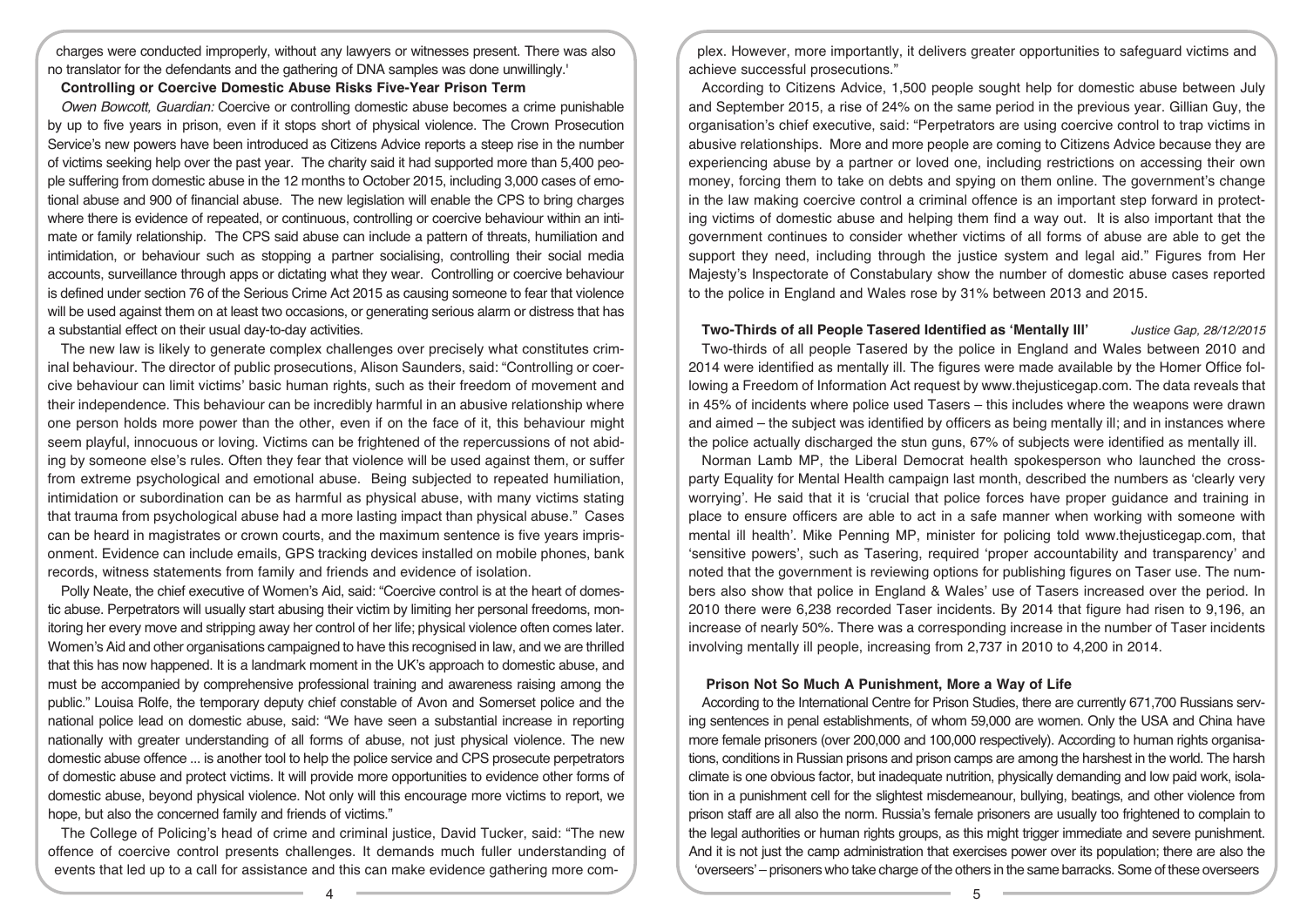work with the administration, but others refuse, preferring to observe their own 'criminal code.

'Overseers' collect 'tribute' from their fellow prisoners and are responsible for 'order'. But this 'order' has nothing in common with either the law of the land or the normal rules of human interaction. These are the rules of the criminal world, according to which it is shameful to work and honourable to thieve. Female criminals usually live in 'families'. Lesbian relationships are common, and young and attractive 'new girls' often become objects of sexual harassment from more hardened women prisoners. Most Russian prison camps are also breeding grounds for potentially fatal illnesses, with HIV/AIDS now added to the traditional TB. The prisoners most likely to contract HIV/AIDS are young women serving long sentences for drug-related crimes.

Unlike male prisoners, who often receive visits from their wives and children or even manage to initiate relationships through lonely-hearts columns, women prisoners are often abandoned by everybody from their previous lives. Their husbands divorce them. Their lovers don't want to wait for them. Their children are ashamed of them, and their friends forget them. These 'outcasts' are only ever visited by their mothers; and they find it very difficult to regain their previous job status after their release. Often they are unable to find any work at all.

All too often, the easiest road for these 'criminals' is straight back to prison. At least there everything is familiar, there is food to eat and somewhere to have a bath and sleep. A woman sent to a 'penal colony' for even a petty crime such as shoplifting or vandalism will most likely be unable to get back on the 'straight and narrow', and will become a hardened criminal – a 'repeat offender' as the courts call it. These women serve sentences of not just a year or two or even ten. They are prisoners for life.

#### **Are Sex Offender Registries - Cruel and Unusual Punishment?**

*Phil Locke, Wrongful Convictions Blog:* Are there people who commit heinous sex crimes? Of course, and there are also people who commit heinous murders; and while a murderer is a murderer is a murderer, I submit that the percentage of sex offenders who are truly profound, violent, serial offenders is a tiny fraction of the total number of casual, one-time, often non-violent, and even unknowing people who commit a sexual transgression. However, the laws get written and enforced assuming that any sex offender is a wild-eyed, crazed, unstoppable sex fiend. It's the way it is. The moral core of our society instills the belief that anything having to do with sex (outside the marital bedroom, in bed, at night, under the covers, with the lights out) is anathema; and combine this with the innate human predilection for revenge, and you wind up with our sex offender laws. Make no mistake – the people who are truly dangerous, violent, serial offenders need to be dealt with appropriately, and they need help. But why does some guy whose date lied to him about her age have to wind up on the sex offender registry for life, even after doing prison time? And the same applies when a vindictive spouse or ex-spouse gets the kids to lie about being molested; or when an angry ex-girlfriend makes a false claim of rape.

We've posted previously about the quagmire into which sex offenders, particularly those who are wrongfully convicted, are thrown by the justice system. The SOR's have an incredibly punitive and damaging effect not just on the person on the registry, but also on their families. Many on the registry are not even allowed to be with their own children. As for being "effective" — sex offender registries are nothing more than public shaming, that in many (most) cases is inflicted for a lifetime. They're no different than the "scarlet letter" of the 1600's Puritan times. And what is absolutely mind-blowing is that the SOR's have been proven not to work, and they cost the taxpayers gobs of money (see reference 'a' above). But now that they've become institution-

alized in the justice system, they're a political football. Now we have lots of people whose livelihoods derive from the SOR's, and an entire industry has built up around the maintenance and support of SOR's (just like the prison system). To advocate sensible, logical approaches to the problem has become political suicide for the politicians and legislators.

And it's incredibly easy to be wrongfully convicted of a sex crime. All it takes is a false or mistaken accusation, and you are placed in the position of having to prove your innocence. The very existence of SOR's begs the question: why don't we have murderer's registries, or assault & battery registries, or manslaughter registries, or robbery registries, or kidnapping registries, or securities fraud registries? So are sex offender registries cruel and unusual punishment? Please see the probing and cogent article by Judith Levine here. The SOR's immediately became ironically counterproductive, as evidenced by this quote from the article: "Megan's Laws were supposed to protect children. But two decades of research show they don't improve anyone's safety, least of all children's. In fact, it may be minors themselves who are harmed most by the laws put in place to safeguard them." Such is the stupidity of the legislative and law enforcement process we endure today. The "justice system" will sanctimoniously declare, "The SOR's are in the best interest of public health and safety." But they're blindly ignoring a data-driven understanding of what they actually accomplish and the untold harm that they cause.

#### **Patrick Hassett and Simon Price - Refusal of Oral Hearings**

Justice McGowan: These are two claims which are being heard together for practical reasons. They arise out of the decisions of the Defendant, through the relevant Category A Review Team, ("CART"), to refuse to allow each of the Claimants an oral hearing to determine their continued need to be held in Category A, the highest security category during their substantial prison sentences.

Patrick Hassett was convicted, after trial in 1992, of the rape and murder of a 13 year old girl in 1978. He continues to deny his guilt. He was sentenced to a life sentence with a "tariff" period of 14 years. The tariff is that period which the sentencing judge orders must be served before the prisoner can be considered for release. Mr Hassett has therefore been eligible to be considered for release since 2006. Mr Hassett has also been convicted of a number of other violent sexual offences against women and children. He admits committing those offences. He has been designated a Category A prisoner. He seeks to challenge the decision of the Defendant of 19 September 2014, refusing him an oral hearing on the issue of his categorisation. In his case there has been another decision of 12 June 2015, which has in some respects improved his position. Nonetheless he seeks to pursue his challenge to the original challenge. The parties agreed that this was the better course. Simon Price was convicted of being concerned in the importation of £35m worth of cocaine. He continues to deny that he knew it was cocaine and claims only to have played a minor role. His sentence was reduced on appeal to a term of 25 years. He has recently been sentenced to an additional term of 10 years in default of meeting a confiscation order in the sum of £2.34m. He seeks to challenge the decision of the Defendant of 1 October 2014 refusing an oral hearing on the issue of his categorisation.

Background: The Secretary of State for Justice, as the Minister responsible for prisons, administers a scheme for the categorisation of all prisoners. There are grades which measure risk to the public of re-offending if at liberty. The grade will affect the conditions of a prisoner's detention in the broadest terms. Many of the matters raised in written and oral submissions are common to both Claimants and can be dealt with before dealing with the detail of each case separately. Some categorisation decisions are reached after an oral hearing many are not. In July 2014 a more detailed policy, PSI 08/2013, came into effect. It did apply to the decisions subject to this review. It is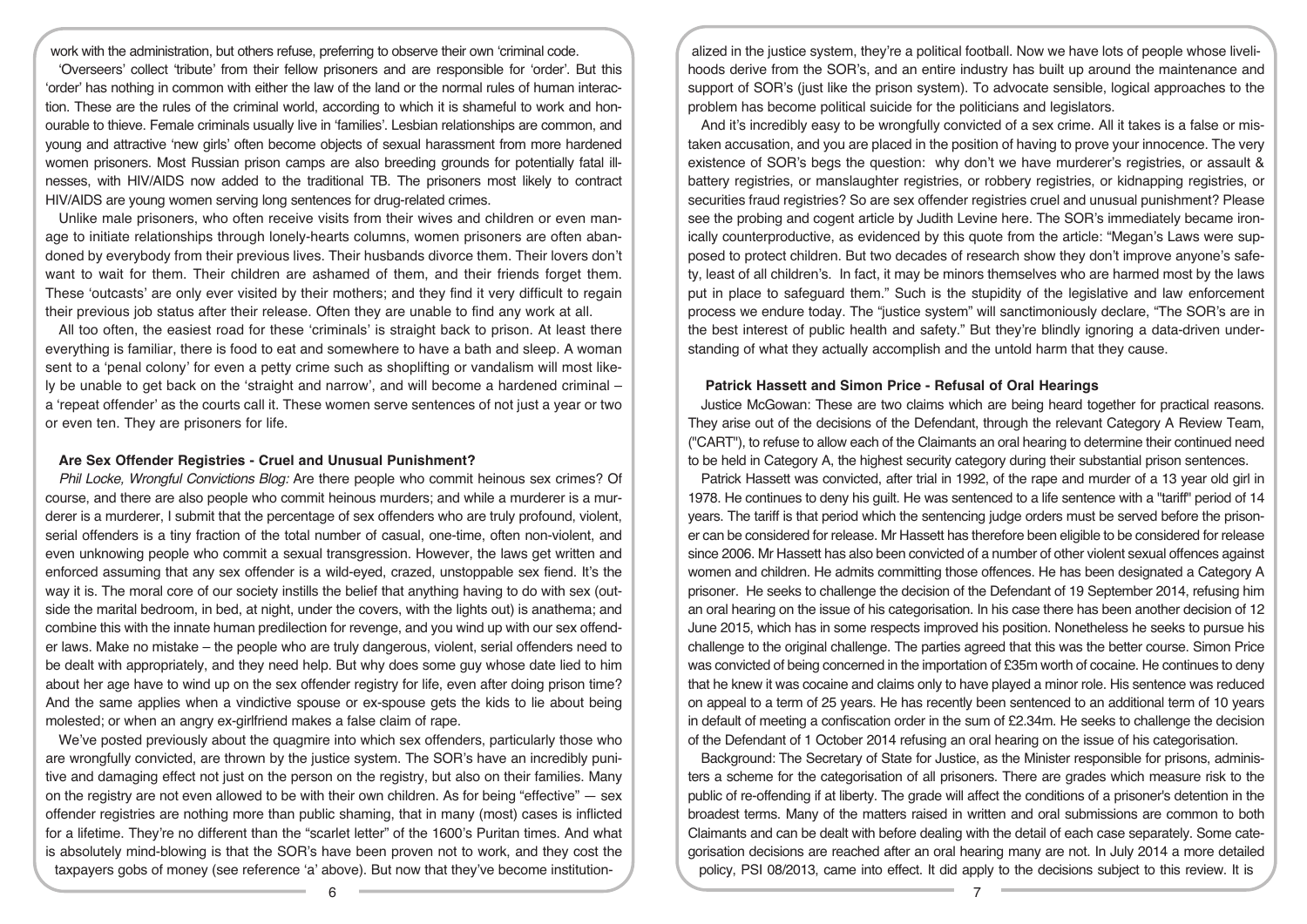accepted within the policy document that following the Osborn ruling, that there might well be a larger number of oral hearings in such categorisation cases in the future, particularly relating to Category A prisoners but it does not set out a policy that such hearings must take place.

It is not the function of this court to design or suggest policy to the Defendant, nor is it the courts function to audit policy except to the extent that any aspect of that policy arises on the facts of any particular cases. The court will review these decisions and can intervene only if these decisions have been shown to be unfair. These challenges are brought following the ruling of the Supreme Court in Osborn and Booth [2013] UKSC 61, [2013] 3 WLR 1020 which dealt with the circumstances in which the Parole Board must hold an oral hearing when considering the release from detention or the transfer to open conditions of prisoners. Lord Reed said; i) In order to comply with common law standards of procedural fairness, the board should hold an oral hearing before determining an application for release, or for a transfer to open conditions, whenever fairness to the prisoner requires such a hearing in the light of the facts of the case and the importance of what is at stake. By doing so the board will also fulfil its duty under section 6(1) of the Human Rights Act 1998 to act compatibly with article 5(4) of the European Convention for the Protection of Human Rights and Fundamental Freedoms, in circumstances where that article is engaged. ii) It is impossible to define exhaustively the circumstances in which an oral hearing will be necessary, but such circumstances will often include the following: a) Where facts which appear to the board to be important are in dispute, or where a significant explanation or mitigation is advanced which needs to be heard orally in order fairly to determine its credibility. The board should guard against any tendency to underestimate the importance of issues of fact which may be disputed or open to explanation or mitigation. b) Where the board cannot otherwise properly or fairly make an independent assessment of risk, or of the means by which it should be managed and addressed. That is likely to be the position in cases where such an assessment may depend upon the view formed by the board (including its members with expertise in psychology or psychiatry) of characteristics of the prisoner which can best be judged by seeing or questioning him in person, or where a psychological assessment produced by the Ministry of Justice is disputed on tenable grounds, or where the board may be materially assisted by hearing evidence, for example from a psychologist or psychiatrist. Cases concerning prisoners who have spent many years in custody are likely to fall into the first of these categories. c) Where it is maintained on tenable grounds that a face to face encounter with the board, or the questioning of those who have dealt with the prisoner, is necessary in order to enable him or his representatives to put their case effectively or to test the views of those who have dealt with him. d) Where, in the light of the representations made by or on behalf of the prisoner, it would be unfair for a "paper" decision made by a single member panel of the board to become final without allowing an oral hearing: for example, if the representations raise issues which place in serious question anything in the paper decision which may in practice have a significant impact on the prisoner's future management in prison or on future reviews.

iii) In order to act fairly, the board should consider whether its independent assessment of risk, and of the means by which it should be managed and addressed, may benefit from the closer examination which an oral hearing can provide. iv) The board should also bear in mind that the purpose of holding an oral hearing is not only to assist it in its decision-making, but also to reflect the prisoner's legitimate interest in being able to participate in a decision with important implications for him, where he has something useful to contribute. v) The question whether fairness requires a prisoner to be given an oral hearing is different from the question whether he has a particular likelihood of being released or transferred to open conditions, and cannot be answered by assessing that likelihood.

vi) When dealing with cases concerning recalled prisoners, the board should bear in mind that the prisoner has been deprived of his freedom, albeit conditional. When dealing with cases concerning post-tariff indeterminate sentence prisoners, it should scrutinise ever more anxiously whether the level of risk is unacceptable, the longer the time the prisoner has spent in prison following the expiry of his tariff. vii) The board must be, and appear to be, independent and impartial. It should not be predisposed to favour the official account of events, or official assessments of risk, over the case advanced by the prisoner. viii) The board should guard against any temptation to refuse oral hearings as a means of saving time, trouble and expense. ix) The board's decision, for the purposes of this guidance, is not confined to its determination of whether or not to recommend the prisoner's release or transfer to open conditions, but includes any other aspects of its decision (such as comments or advice in relation to the prisoner's treatment needs or the offending behaviour work which is required) which will in practice have a significant impact on his management in prison or on future reviews. x) "Paper" decisions made by single member panels of the board are provisional. The right of the prisoner to request an oral hearing is not correctly characterised as a right of appeal. In order to justify the holding of an oral hearing, the prisoner does not have to demonstrate that the paper decision was wrong, or even that it may have been wrong: what he has to persuade the board is that an oral hearing is appropriate. xi) In applying this guidance, it will be prudent for the board to allow an oral hearing if it is in doubt whether to do so or not. xii) The common law duty to act fairly, as it applies in this context, is influenced by the requirements of article 5(4) as interpreted by the European Court of Human Rights. Compliance with the common law duty should result in compliance also with the requirements of article 5(4) in relation to procedural fairness. xiii) A breach of the requirements of procedural fairness under article 5(4) will not normally result in an award of damages under section 8 of the Human Rights Act unless the prisoner has suffered a consequent deprivation of liberty.

The question raised by the Claimants, in its most simplistic formulation is; do any or all of the same requirements that apply to the Parole Board when considering release apply to an internal Prison Board, the CART, when considering conditions of detention? Rather than have his position considered by the CART in his absence, should the prisoner be allowed to attend an oral hearing? On the wider Osborn point it should be noted that there are significant differences in the function and status of the Parole Board and the CART. i) CART is an internal, administrative body. ii) It receives reports and submissions from the prison and the prisoner. iii) CART assesses and then decides whether to categorise the prisoner as Category A based on the risk to the public if the detained person were to escape from custody during the sentence. iv) The Parole Board deals with whether a person is released from custody or not. v) The Parole Board is therefore a court for Article 5 purposes. vi) The Parole Board is made up of persons from outside the prison service who are obliged to consider rehabilitation. The categorisation of a prisoner does not have a direct bearing on his release date but it may have an indirect effect on the release of someone serving an indeterminate sentence. It will be a piece of the evidence which the Parole Board would consider when reviewing the position. The lower the risk to the public the more likely they would be to grant release. Categorisation has no influence on the release date of a prisoner serving a determinate sentence. Categorisation does however have consequences for conditions of detention.

It must be noted that not having an oral hearing does not deny the prisoner any right to participate in the process. Reports are compiled by the prison staff on the basis of information gathered and following interviews with the prisoner. The report is served on the prisoner for his submissions by way of response, argument or correction. A prisoner is entitled to legal representation in the process. Once concluded the report goes to Governor level consideration by a Local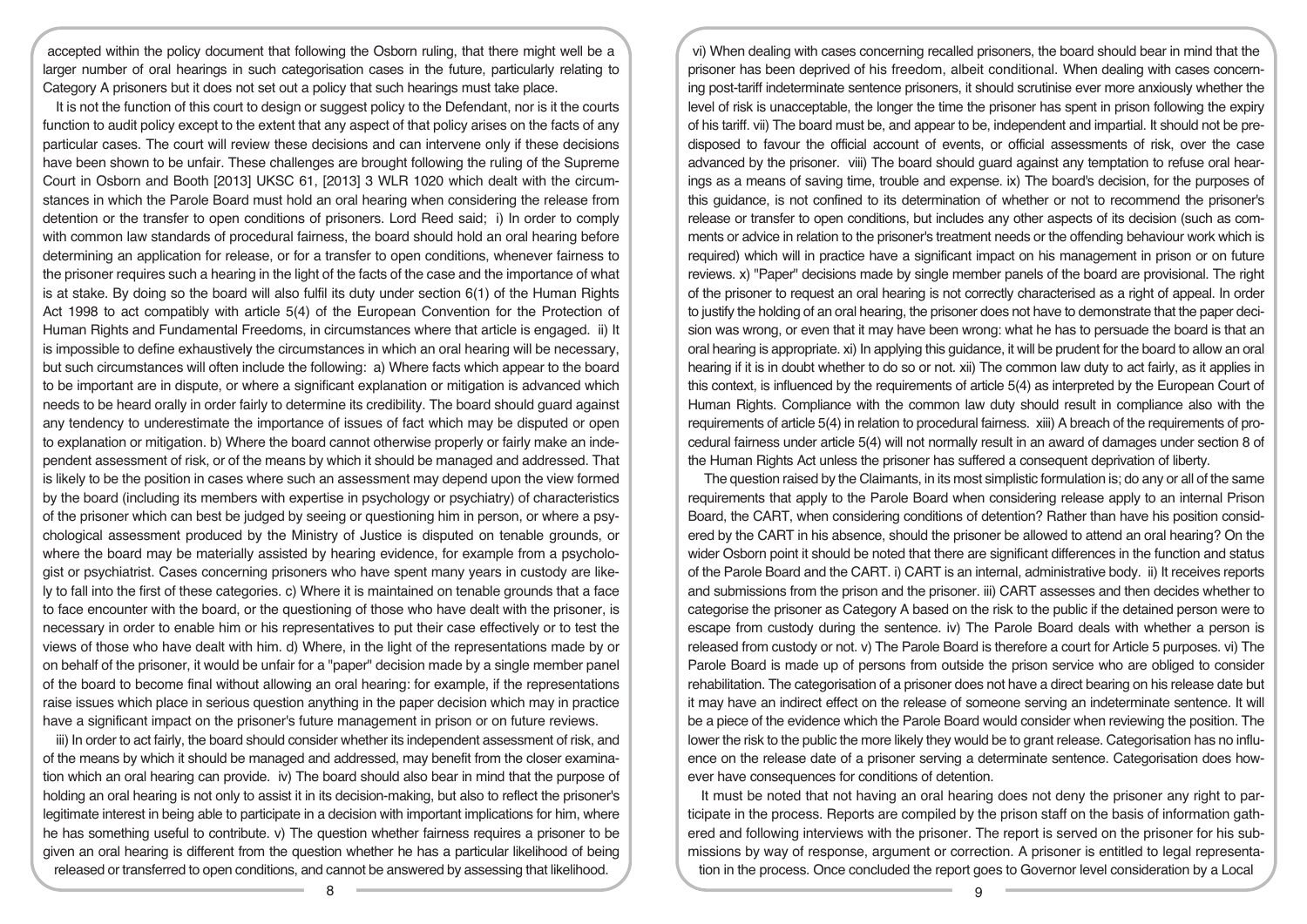Advisory Panel which reaches a conclusion. That conclusion is then reviewed by the CART, the review team will also consider any submissions made by the prisoner or his representatives.

The point to be determined by this Court is much more limited than the Claimants seek to argue. The level of scrutiny that should be applied to the release of a prisoner, its importance to him and the wider public are factors which distinguish the function carried out by the Parole Board from the CART. The Supreme Court in Osborn did not recommend that the increase in the number of oral hearing in release cases should also extend to categorisation cases. It remains a matter for the Defendant to consider when deciding policy. There are no sufficient grounds for this court to interfere and extend the requirement to decisions which are at their heart matters of prison administration. That is not to under-estimate the importance to an individual and his desire to play a part in determining the conditions of his detention. There are however good reasons of practice and principle why it is not for this court to impose a requirement on the Defendant to ensure that each and every prisoner whose status is under consideration is entitled to an oral hearing. It is the purpose of this review to consider whether in each Claimant's case there should have been an oral review. Dealing with each in turn.

*Patrick Hassett:* The claim for review of the decision of 19 September 2014 to refuse an oral hearing is brought on two grounds. i) That the dispute of opinion between Ms Tock and Mr Matthews, expert psychologist witnesses, is sufficient to require an oral hearing to determine and ii) That the prisoner has served 30 years in Category A, was at the date of the decision more than 8 years past the end of the tariff period and has never previously had an oral hearing In his case there is a report dealing with the Claimant's contact with the Psychology Department compiled by Sharon Griffiths, that report is marked "this document is NOT A RISK ASSESSMENT and cannot be used to determine any reduction in risk". It is difficult to see what part that report should have played in the decision making process which is aimed only at deciding risk. Accordingly that cannot provide the support which the Claimant seeks. The Defendant had to consider the reports provided by Gemma Tock, who felt that Mr Hassett might, after further assessment, need to repeat some part of his SOTP (Sexual Offenders' Treatment Programme) and Rhys Matthews, instructed on behalf of the Claimant, who felt it was unnecessary as there was "no reason to suppose that further progress would be made".

The Claimant submits that this divergence or difference of opinion is enough to meet the test as is now set out in the new guidance at paragraph 4.7 (b). The test is whether "there is a real and live dispute on particular points of real importance to the decision". How wide the gap between the two experts actually is does not have to be determined by the court in this case. This is an expert panel who have experience of resolving these sorts of issues. The Claimant's position is protected by the instruction of his own expert and by the provision of submissions by specialist solicitors acting for him. It cannot be maintained that the refusal to allow him to actually participate in this process by his physical presence was unreasonable or that it operated to his disadvantage.

He also argues that the approach goes further than offering oral hearings in cases in which the Claimant can actively participate. It is said that paragraph 2(iv) of Lord Reed's speech has a bearing. "The board should also bear in mind that the purpose of holding an oral hearing is not only to assist it in its decision-making, but also to reflect the prisoner's legitimate interest in being able to participate in a decision with important implications for him, where he has something useful to contribute." On the facts of this case it is difficult to see what Mr Hassett could have contributed to the debate. He would no doubt have expressed a genuine willingness to co-operate fully in future work. The issue to be determined was not his willingness to co-operate in the future but whether

he was currently less of a risk if at large. It must be remembered that this is someone who still denies having committed the index offences. In addition, it cannot be reasonable that every prisoner should be able to participate, in the sense of an oral hearing, in every decision which has consequences for the conditions of their imprisonment. It was not unreasonable in the circumstances of this review that Mr Hassett was, at that stage, refused an oral hearing. That remains the position even though Mr Hassett has served a very long time already and has long ago completed the tariff portion of his sentence. The longer a term an individual has served is an important factor but it cannot be determinative. Such cases are primarily fact specific. This is in no way to diminish the importance of his desire to be present but that alone, in these kinds of decisions, is not sufficient to render a decision to refuse unreasonable.

*Simon Price:* The claim for review of the decision of 1 October 2014 is based on the following grounds. i) That the level of dispute of opinion between the prison service psychologist experts and the psychologist experts instructed on behalf of the Claimant, is sufficient to require an oral hearing to determine, ii) The alleged lack of insight on Mr Price's part, which gives rise to that dispute, could be better explored at an oral hearing and iii) That because there is no way open to the Claimant to demonstrate a reduction in risk an impasse has arisen and therefore there should be a hearing. At the time of the claim he was likely to have been released in December 2016. The position has now changed and the additional sentence for the confiscation element of his offence now means he still has a considerable amount of time to serve.

As in the case of Mr Hassett, it is a significant feature of Mr Price's case that he continues to deny his true role on the jury's verdict. He denies playing a major role and having any knowledge that the product being imported was cocaine. Those are important features in assessing his attitude and the risk he might pose on escape. Unlike Mr Hassett there is a greater area of dispute between the experts. The issue in his case is whether that amounts to "a real and live dispute on particular points of real importance to the decision" sufficient to render the decision not to hold an oral hearing unfair. Both parties have gone through the reports and sought to demonstrate the width or narrowness of the gap by a line by line analysis. It remains the position that the panel that assessed the expert evidence are experts themselves; they apply experience and expertise in a way that this court cannot. Mr Price continues to deny his true involvement on the jury's verdict; both experts recognise that feature as important in assessing risk. The prison expert, Jo Elliott and the Claimant's expert, Professor David Crighton agree that this is a relevant feature. The Professor says that, "other than this, (the denial of knowledge of cocaine), there is little evidence that Mr Price is seeking to minimise his role or responsibility". The Defendant describes this as unanimity on the key point. Whether that description is wholly correct in anything more than a semantic sense, it does show substantial and significant agreement. The disagreement left between the experts is a matter eminently within the panel's remit. In any event this is not a matter, given his consistent denial of guilt to which Mr Price could make a useful contribution in the Osborn sense.

As to any contribution which could be made by the Claimant being cross-examined on his own lack of insight it is difficult to imagine what that contribution could be unless he were to suddenly admit responsibility. This is not a case in which any elucidation by him could help his cause. If there does come a time when what he has to say changes then that no doubt will be produced by way of further expert interview or even straight forward admissions to the authorities through his representatives. Neither this point nor the suggestion that the impasse it causes are factors which demonstrate an arguable unreasonableness in the Defendant's approach.

*In each case* nothing has been demonstrated which shows the reasoning used by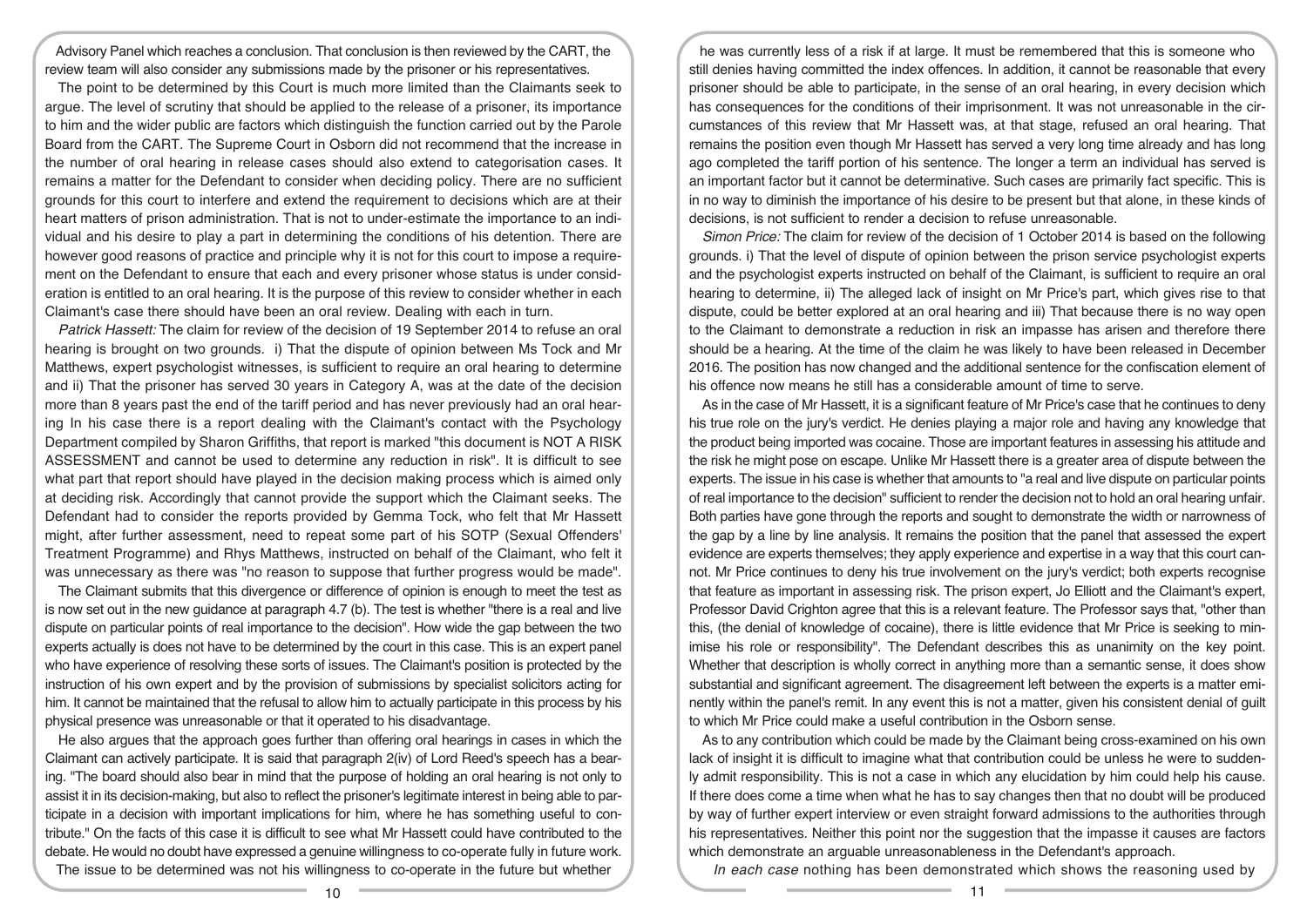the Defendant in refusing to hold an oral hearing to be so flawed or lacking as to be wrong. Accordingly the claims must fail.

# **We Rocked the Court: Mumia Abu-Jamal Hearing**

It was an amazing day in Scranton, PA, with more than 100 people inside and outside the courtroom. Folks joined us from all over the East coast. The Judge, Robert Mariani, began by reading an excerpt of the papers Mumia filed with the court, citing the life threatening conditions he suffered when he was hospitalized on March 30th, 2015. The Judge referred to those conditions as "serious," signaling to all in attendance that he meant business. However, even before the proceedings began, the DOC's attorney, Laura J. Neale, argued for dismissal of the case on a technicality. She argued that Mumia violated procedure in failing to exhausted his DOC administrative appeals process first, before filing a suit in court; and that, on that basis, the judge should dismiss. Our attorneys, Bret Grote and Bob Boyle, literally took out the demolition equipment and went to town. The judge disagreed with her too, citing precedents with which she was unfamiliar. The judge then asked her: are Abu-Jamal's claims legitimate? After much back and forth she was forced to concede that they were legitimate, but insisted that there was a violation of the process. Then judge asked her, "so do you mean to tell the court that you are upholding form over content?" Shortly thereafter, the court adjourned because the DOC's attorney asked the judge to register his decision in a formal ruling. He came back with a powerful opposition to her motion citing precedent. And p.s. he came back with fire in his belly.

First order after that was to hear Mumia. Although he was stoic, Mumia painted a picture of his tortured, Job-like biblical crisis, explaining among other things how he scratched himself bloody at night at the height of the crisis. The DOC's attorney argued that Mumia is better now because the DOC doctors administered the proper medicines. Mumia's testimony ended with a question. Mumia's attorney, Bret Grote: Would you accept Hepatitis C treatment? Mumia Abu-Jamal: Yes, with it I can live; without it I may die. Meanwhile, Pam Africa was managing the rotation of folks into the courtroom and intermittently leading the protest outside with the usual fire and power she brings to the struggle. The MOVE organization and many Philly supporters held it down in the cold, and at one point, a white man brandishing his gun with a press pass provoked the rally. Four police officers stood by, flanking him on both sides at times. Our side took pictures, proceeded to expose him as an apparently police-supported provocateur, and kept it moving.

Back inside the courtroom. Our good doctor, Dr. Joe Harris, took the stand as our expert witness. Movement attorney, Bob Boyle, painted a compelling portrait of the situation with a quick-fire, barrage of questions to Dr. Harris. Dr. Harris rocked the court, and argued that Mumia's skin problem (Necrolytic Acral Erythema), anemia, and low hemoglobin count are all consequences of his active Hep C; and that the only solution is treatment with the cure. He also explained that Mumia's skin condition hasn't cleared, despite the fact that he has been give the strongest topical medicines in the market, which Dr. Harris called "big guns," medication. That remains the case, he continued, because Mumia's skin condition is tied to the untreated Hep C. He also added that it is common for this kind of severe skin condition to come and go in Hep C patients; but that in the meantime, the Hep C virus continues to advance as indicated by signs of serious liver damage in Mumia's system.

At the conclusion of Dr. Harris' testimony, the Judge decided to adjourn. We return to Scranton on Tues, Dec 22 for cross examination of Dr. Harris and more witness and expert testimonies. It was a long day. A few snow flurries came down outside and it was freezing in the courtroom. But we got a sense of our power. Except for the DOC attorneys, all in the courtroom - including the Judge - were attentive to the moral weight of this life and death condition. The lives of the 10,000 PA prisoners with the Hep C virus were on the balance and in the air in

the courtroom. We left understanding that health crises like these illuminate much of what it means to be human. Then we heard from imprisoned MOVE 9 member Delbert African at SCI Dallas, only 30 minutes from Scranton, that he and all the brothers on the block saw us on the evening news. BOOM!!

The third and final day of the 3rd Circuit Federal District Court hearing on Mumia Abu-Jamal's lawsuit against the PA Dept. of Corrections ended with the jaw-dropping revelation that the lawyer representing the DOC (the defendant in this case) had knowingly introduced false evidence. The major shocker was a statement by the DOC's final witness, Dr. Paul Noel (Chief Medical Officer of the PA DOC) that an affidavit introduced by the defense attorney Laura Neal bearing Noel's signature was NOT his actual testimony. It quickly became evident that the DOC attorney had ignored Dr. Noel's repeated requests not to insert an erroneous paragraph into the document. As Mumia's lead attorney Robert Boyle was cross examining him, Dr. Noel stated under oath that the affidavit filed by the defense in this case with his signature was not his testimony. While the signature on the document was indeed his, this was not the document he had signed. In September this same altered affidavit was a key piece of "evidence" used by a PA Magistrate judge to deny Mumia's injunction against the DOC.

It became clear that attorney Neal had knowingly tampered with the evidence by including a paragraph in Noel's affidavit erroneously stating that hepatitis C viral load levels should determine treatment options for Mumia. Noel testified that he told Neal in September, in December and again just that morning outside the courtroom that the inserted paragraph was incorrect. As attorney Neal stumbled with excuses that the information was factually correct, Dr. Noel replied "but misleading and false in its conclusions." At this point, the trial Judge Robert Mariani cautioned Neal that she was at risk of "impeaching her own witness." As Boyle continued with his cross examination Dr. Noel acknowledged that another paragraph in the affidavit stating that Dr. Ramon Gadea, the only infectious disease specialist to examine Mumia, "ruled out Hepatitis C as a cause for Mumia's extreme skin eruptions" was also false. In fact, in his discharge papers for Mumia following a Sept. 9 consult, Dr. Gadea stated that he believed Hepatitis C could be a secondary cause of the skin rash and that Hep C should be treated after ruling out a rheumatoid condition (which has been done). Boyle also exposed that the liver CAT Scans and ultrasounds used by Dr. Noel to dismiss anti-viral treatment for Mumia were contrary to subsequent tests that showed possible liver damage. After initially stating that "It was anything but clear" that Mumia should get treatment, Noel finally was forced to agree with Boyle that Mumia's base line tests for key Hep C indicators were grounds for his receiving the anti-viral cure. Mumia has a 63% chance of having cirrhosis of his liver; already has significant fibrosis (scarring of the liver); "anemia of chronic disease;" and low blood platelets in addition to the severe extra hepatic skin condition.

Toward the end of the previous day's session Attorney Neal made another blunder when she attempted to insert evidence of a secret new Hep C "interim protocol" just developed by the DOC in December, but kept under wraps from public view. Noel expressed reluctance to even let Mumia's attorneys or Judge Mariani view the document unless they signed a confidentiality agreement not to disclose its contents. Before court started on the final day (Dec. 23) the DOC attorneys again tried to pressure Robert Boyle and Bret Grote to sign. Both refused, aware that Prison Radio had already filed a request for the document under PA's "Right to Know" policy.

It also came out in Dr. Noel's testimony that under the DOC's new protocols only 5 out of an estimated 5,000 prisoners with chronic Hep C were being treated with the new anti-viral drug beginning this fall – less than 1/10th of one percent. The number of prisoners treat-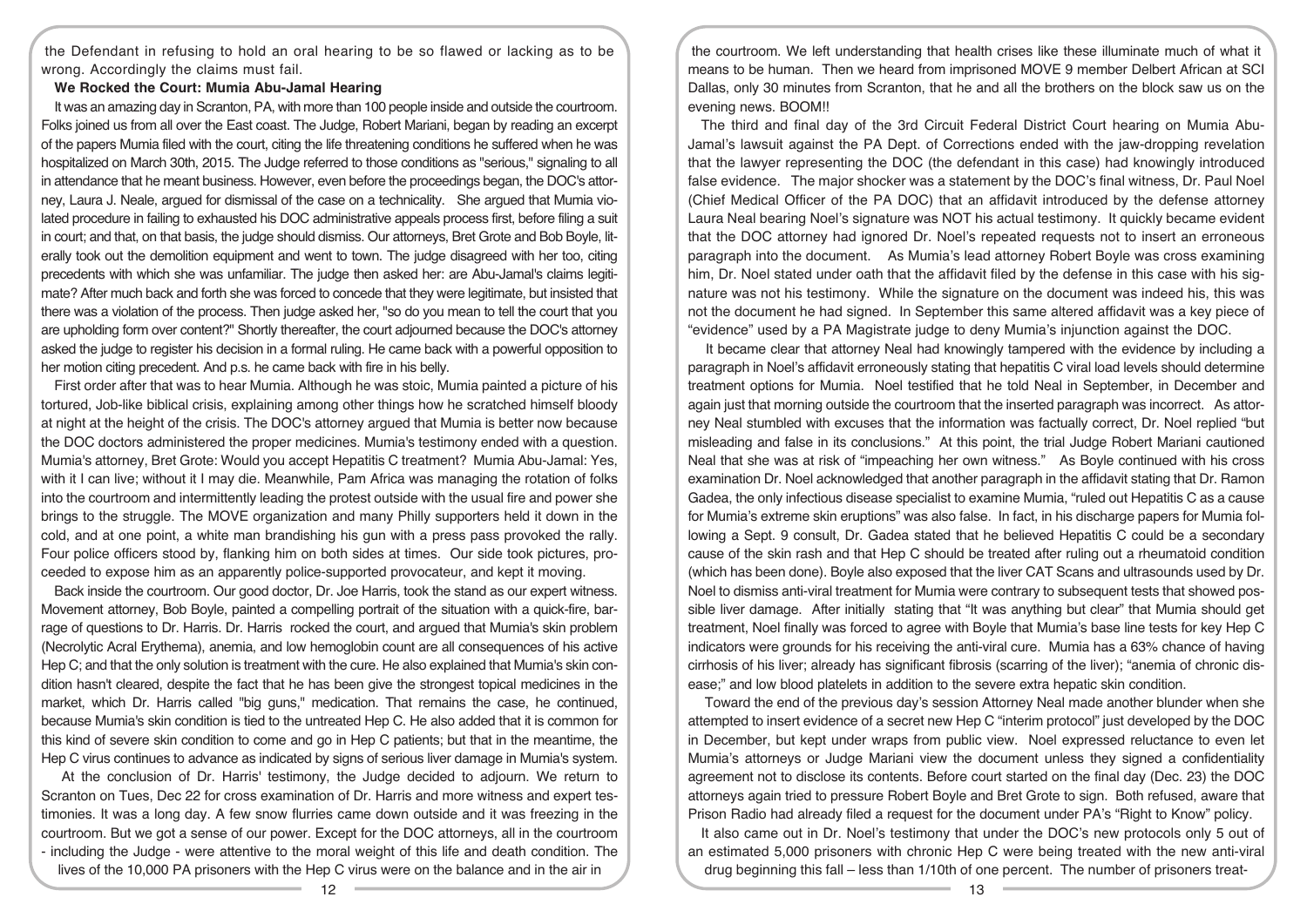ed dropped from around 20 under the 2013 treatment protocol using Interferon. During the 22 months while the new protocols were being developed no prisoner were treated for Hep C. Noel also testified to the number of hoops the new protocol force chronic Hep C inmates to undergo just to be considered for treatment. Yet nothing in the protocols appears to ever mandate use of the new life-saving anti-viral drugs.

One final hurdle in the protocol is that to get "consideration for treatment for Hep C" an endoscopy of the throat (EDG) is required. And even then the only inmates who might be treated must have an immediate risk of "blood vessels bursting in their throats." Under the protocols the DOC might consider patients "sick enough to treat for Hep C" if they demonstrate "esophageal-varices with a raised portal pressure" as proof of cirrhosis (in other words be near death). The court will provide transcripts in three weeks with final briefs due in six weeks. We will keep you posted. *Movement to Free Mumia and all Political Prisoners*

**Government Accused of Undermining Transparency Laws** *David Barrett, Telegraph*

Lord Lester of Herne Hill QC accused the Government of "obsessive secrecy" after only 14 files in total were released by the National Archives – compared with more than 500 last year. He said he had asked questions in the House of Lords – yet to be answered – demanding details of the subjects covered in files which have been withheld by the Government.

The sparsity of released documents appeared to contradict the Cabinet Office's claim earlier this week that it was "the most transparent government ever" which was releasing "an unprecedented amount of data". Files are being disclosed in two-year batches as Whitehall moves towards releasing material – in theory, at least – after 20 years rather than the previous "30 year rule". Lord Lester said: "My concern is that they seem to be undermining the 20 year rule that was hailed as a great step in freedom of information. They are still obsessively secretive about things that should be in the public domain." The QC added: "The fact that they have not come clean about what they are doing does not give me any great confidence. I think there is a convincing case for the Government to answer in relation to any justification for this."

A total of 58 files were made public in the latest tranche of releases by the National Archives, but the total included only 14 files for the years 1987 and 1988. Last year more than 500 were released. In his career at the Bar, Lord Lester successfully contested attempts by the Government to ban publication in the Press of extracts from Spycatcher, the autobiography of former MI5 assistant director Peter Wright in 1987 – one of the years covered in the latest release. He said: "The Spycatcher files should have been disclosed by now. I cannot imagine any justification for not releasing them, other than political embarrassment. It's ludicrous and I find it totally bizarre."

Lord Kerslake, the former head of the civil service, said a move towards monthly release of documents to the National Archives would lead many to conclude ministers were attempting to control its impact, by withholding material likely to have an impact on contemporary matters. "The suggestion is that there is going to be a move to monthly release of information and undoubtedly people will think this is to manage the impact of that information," he told BBC Radio Four's The World at One. It would help with engendering trust if the release can happen in a faster process and the annual process was something that people valued."

Lord Kerslake also expressed grave doubts about the Governments review of Freedom of Information laws, begun earlier this year, which he condemned as an "insider" job. Lord Tebbit, the former Conservative MP who was a member of Margaret Thatcher's Cabinet during part of the period covered by this week's release of files, said: "The Government should

release what it is required to release." He declined to speculate on whether the Spycatcher files should have been part of the latest batch, adding: "It was a rubbishy piece of trash and would have been better consigned to the bin anyway."

#### **Kevan Thakrar: £1,000 Compensation After Prison Guard Squirts Shampoo on his CDs**

It is the second time in as many years that Kevan Thakrar, who is serving three life sentences for killing drug dealers, has embarrassed the Government. The 27-year-old was awarded more than £800 by the same judge in April 2014 after items including his nose hair clippers were damaged in jail. Last week's ruling at Milton Keynes County Court is the result of a claim made by Thakrar in 2013, when he was a prisoner at HMP Woodhill. He complained that in the course of being moved prisons his stereo was broken, a number of CDs were damaged beyond repair and four books of his were lost. They included Dispatches from the Dark Side by human rights lawyer Gareth Pierce and A Life Inside: A Prisoner's Notebook by Erwin James. Thakrar further complained that a £31.81 canteen order, which he placed at Woodhill on 10 June 2013, was never fulfilled and that the money was never refunded to him.

In his judgment published on New Year's Eve, District Judge Neil Hickman said of Thakrar: "He appears to be intelligent and articulate and has been able to advance his claim in writing through the County Court. Indeed, some would say that the fact that a claim of this kind can be dealt with at modest cost through the County Court system is a good advertisement for the civil justice system of this country." But the judge criticised the Government Legal Department, acting on behalf of the MoJ. "I regret to say that I have found them of extremely limited assistance because they lacked objective discussion either of the law or of the evidence," he said. "I am satisfied that the damage to the CDs must have been caused by the deliberate act of one or more prison officers." He added: "In human terms it would be wholly understandable that in the light of what happened to their colleagues at HMP Frankland, other prison officers may have wanted to teach Mr Thakrar something of a lesson. But legally it cannot be any sort of justification." The judge said that the damage to the stereo and the disappearance of the books were "extremely suspicious", but it could not be proved that they were deliberate acts.

Thakrar, who did not rely on legal aid to bring the case, was awarded £1,000. A Prison Service spokesperson said: "We are currently considering this judgment and whether there are grounds to lodge an appeal. "We robustly defend claims made against the Prison Service where evidence allows, and have managed to successfully defend two thirds of prisoner claims over the last three years."Thakrar was jailed in 2008 after he and his brother Miran used a sub-machine gun to kill Keith Cowell, 52, his son Matthew, 17, and Tony Dulieu, 33, from Essex, at the Cowells' house in Bishop's Stortford, Hertfordshire, the previous year. The brothers were also sentenced for two attempted murders.

Source: Paul Gallagher, Guardian, 04/01/2016

#### **Black Males Nine Times More Likely Than Other Americans To Be Killed By Police**

Despite making up only 2% of the total US population, African American males between the ages of 15 and 34 comprised more than 15% of all deaths logged this year by an ongoing investigation into the use of deadly force by police. Their rate of police-involved deaths was five times higher than for white men of the same age. Paired with official government mortality data, this new finding indicates that about one in every 65 deaths of a young African American man in the US is a killing by police. "This epidemic is disproportionately affecting black people," said Brittany Packnett, an activist and member of the White House taskforce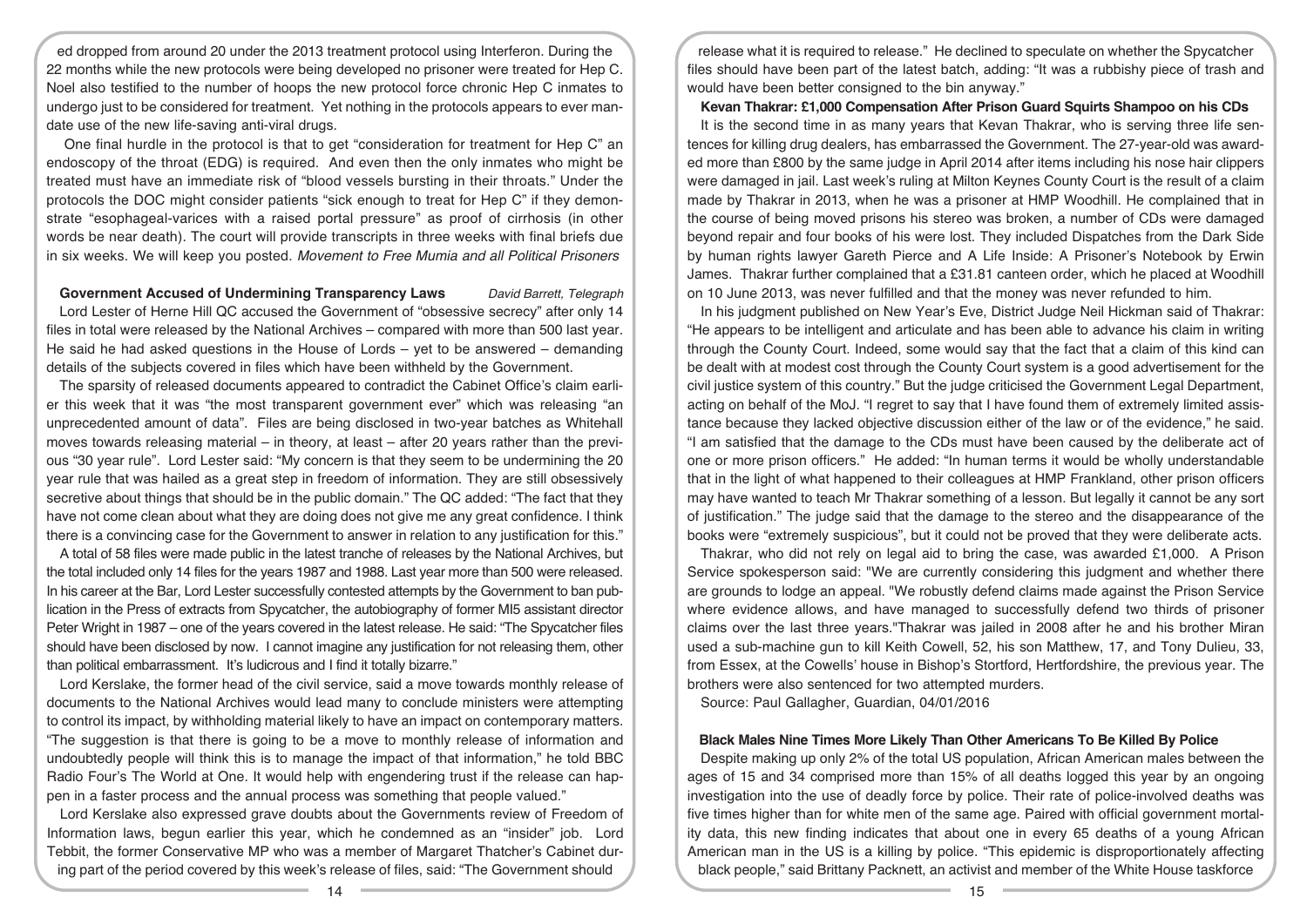on policing. "We are wasting so many promising young lives by continuing to allow this to happen." Speaking in the same week that a police officer in Cleveland, Ohio, was cleared by a grand jury over the fatal shooting of Tamir Rice, a 12-year-old African American boy who was carrying a toy gun, Packnett said the criminal justice system was presenting "no deterrent" to the excessive use of deadly force by police. "Tamir didn't even live to be 15," she said.

Protests accusing law enforcement officers of being too quick to use lethal force against unarmed African Americans have spread across the country in the 16 months since dramatic unrest gripped Ferguson, Missouri, following the fatal police shooting of 18-year-old Michael Brown by a white officer. Overall in 2015, black people were killed at twice the rate of white, Hispanic and native Americans. About 25% of the African Americans killed were unarmed, compared with 17% of white people. This disparity has narrowed since the database was first published on 1 June, at which point black people killed were found to be twice as likely to not have a weapon. The Guardian's investigation, titled The Counted, began in response to widespread concern about the federal government's failure to keep any comprehensive record of people killed by police. Officials at the US Department of Justice have since begun testing a database that attempts to do so, directly drawing on The Counted's data and methodology.

The FBI also announced plans to overhaul its own count of homicides by police, which has been discredited by its reliance on the voluntary submission of data from a fraction of the country's 18,000 police departments. The Guardian's total for 2015 was more than two and a half times greater than the 444 "justifiable homicides" logged by the FBI last year. The FBI director, James Comey, said in October it was "embarrassing and ridiculous" that the government did not hold comprehensive statistics, and that it was "unacceptable" the Guardian and the Washington Post, which began publishing a database of fatal police shootings on 1 July, held better records. The Counted will continue into 2016.Data collected by the Guardian this year highlighted the wide range of situations encountered by police officers across the US. Of the 1,134 people killed, about one in five were unarmed but another one in five fired shots of their own at officers before being killed. At least six innocent bystanders were killed by officers during violent incidents.

**The Case for Open Borders** *Joseph H. Carens, Open Democracy*

The discretionary control that states exercise over immigration is unjust. People should normally be free to cross borders and live wherever they choose. Borders have guards and the guards have guns. This is an obvious fact of political life but one that is easily hidden from view — at least from the view of those of us who are citizens of affluent democracies. If we see the guards at all, we find them reassuring because we think of them as there to protect us rather than to keep us out. To Africans in small, leaky vessels seeking to avoid patrol boats while they cross the Mediterranean to southern Europe, or to Mexicans willing to risk death from heat and exposure in the Arizona desert to evade the fences and border patrols, it is quite different. To these people, the borders, guards, and guns are all too apparent, their goal of exclusion all too real. What justifies the use of force against such people? Perhaps borders and guards can be justified as a way of keeping out terrorists, armed invaders, or criminals. But most of those trying to get in are not like that. They are ordinary, peaceful people, seeking only the opportunity to build decent, secure lives for themselves and their families. On what moral grounds can we deny entry to these sorts of people? What gives anyone the right to point guns at them?

To many people the answer to this question will seem obvious. The power to admit or exclude non-citizens is inherent in sovereignty and essential for any political community that seeks to

exercise self-determination. Every state has the legal and moral right to exercise control over admissions in pursuit of its own national interest and the common good of the members of its community, even if that means denying entry to peaceful, needy foreigners. States may choose to be generous in admitting immigrants, but, in most cases at least, they are under no moral obligation to do so. I want to challenge that view. In principle, borders should generally be open and people should normally be free to leave their country of origin and settle wherever they choose. This critique of exclusion has particular force with respect to restrictions on movement from developing states to Europe and North America, but it applies more generally.

In many ways, citizenship in Western democracies is the modern equivalent of feudal class privilege—an inherited status that greatly enhances one's life chances. To be born a citizen of a rich state in Europe or North America is like being born into the nobility (even though many of us belong to the lesser nobility). To be born a citizen of a poor country in Asia or Africa is like being born into the peasantry in the Middle Ages (even if there are a few rich peasants and some peasants manage to gain entry to the nobility). Like feudal birthright privileges, contemporary social arrangements not only grant great advantages on the basis of birth but also entrench these advantages by legally restricting mobility, making it extremely difficult for those born into a socially disadvantaged position to overcome that disadvantage, no matter how talented they are or how hard they work. Like feudal practices, these contemporary social arrangements are hard to justify when one thinks about them closely. Reformers in the late Middle Ages objected to the way feudalism restricted freedom, including the freedom of individuals to move from one place to another in search of a better life—a constraint that was crucial to the maintenance of the feudal system. Modern practices of state control over borders tie people to the land of their birth almost as effectively. Limiting entry to rich democratic states is a crucial mechanism for protecting a birthright privilege. If the feudal practices protecting birthright privileges were wrong, what justifies the modern ones?

*The Case for Open Borders*: The analogy I have just drawn with feudalism is designed to give readers pause about the conventional view that restrictions on immigration by democratic states are normally justified. Now let me outline the positive case for open borders. I start from three basic interrelated assumptions. First, there is no natural social order. The institutions and practices that govern human beings are ones that human beings have created and can change, at least in principle. Second, in evaluating the moral status of alternative forms of political and social organisation, we must start from the premise that all human beings are of equal moral worth. Third, restrictions on the freedom of human beings require a moral justification. These three assumptions are not just my views. They undergird the claim to moral legitimacy of every contemporary democratic regime.

The assumption that all human beings are of equal moral worth does not mean that no legal distinctions can be drawn among different groups of people, nor does the requirement that restrictions on freedom be justified mean that coercion is never defensible. But these two assumptions, together with the assumption that the social order is not naturally given, mean that we have to give reasons for our institutions and practices and that those reasons must take a certain form. It is never enough to justify a set of social arrangements governing human beings by saying that these arrangements are good for us, whoever the 'us' may be, without regard for others. We have to appeal to principles and arguments that take everyone's interests into account or that explain why the social arrangements are reasonable and fair to everyone who is subject to them.

Given these three assumptions there is at least a prima facie case that borders should be